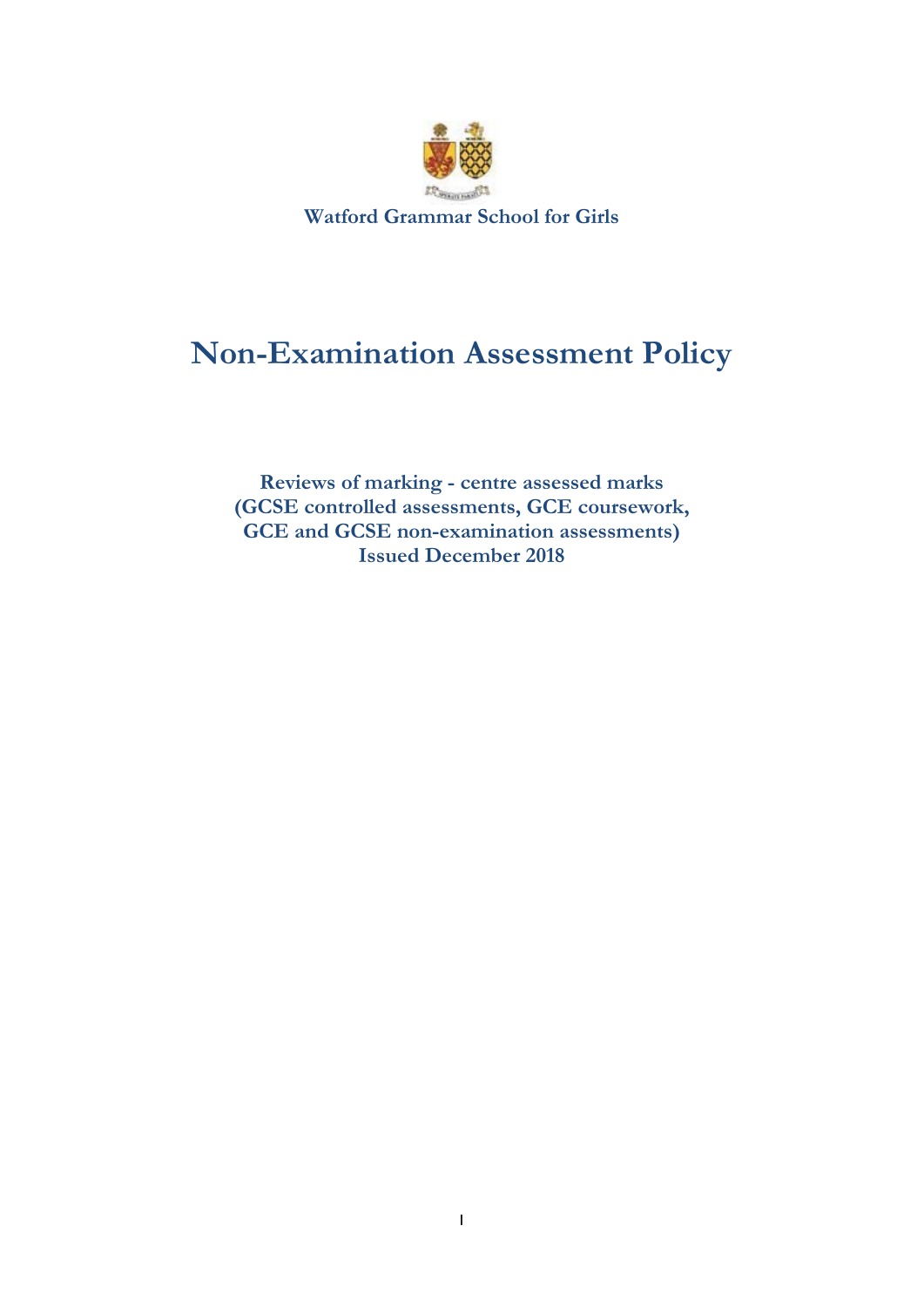## **1. Purpose**

Watford Grammar School for Girls (WGGS) is committed to ensuring that whenever its staff mark candidates' work this is done fairly, consistently and in accordance with the Awarding Body's specification and subjectspecific associated documents.

## **2. Process to assess Non Examined Assessment**

## **2.1. Initial Assessment**

Candidates' work will be marked by staff who have appropriate knowledge, understanding and skill. WGGS is committed to ensuring that work produced by candidates is authenticated in line with the requirements of the awarding body. Where a number of subject teachers are involved in marking candidates' work, internal standardisation and moderation will ensure consistency of marking.

## **2.2 Moderation**

Once candidates' work has been marked, and internal moderation completed, the candidate will receive her mark. This will be returned to her on the WGGS 'NEA mark' sheet. This sheet will also have details of the measures which are in place to ensure accurate marking and moderation, and information about how to request a review.

#### **3. Process for a candidate to request a review**

The candidate may also request a copy of the mark scheme which has been applied to her work, to help her understand her mark. The process which will be followed with any candidate requesting a review will be as follows:

- The candidate will need to complete a WGGS 'Request for NEA mark review' form. She will need to sign this form. On this form, the student will need to state, precisely, the areas of her work which she feels have been wrongly assessed. By signing, she will acknowledge that the review may lead to a change in her mark, and this change could involve the mark going up or down, or staying the same.
- She will need to return this form, either in person or electronically, to the Examinations Officer.
- There will be a strict deadline for the return of this form:
	- a. The deadline will be printed on the 'NEA mark' sheet. The deadline will be at 4pm on the fifth school day which follows the day on which the candidate received her mark. For example, if the candidate receives her mark on a Monday, she must return the form to the Examinations Officer by 4pm on Monday of the following week.
	- b. Reviews will not be completed if forms are returned after this deadline.
	- This deadline is necessary to ensure that the review can be completed before marks are submitted to the Awarding Body. The school does not want the marking review process to lead to additional restrictions, for all candidates, on the time available to complete their NEA. This means it is necessary to limit the amount of time available to request a review of marking.
	- d. Candidates will be charged when they request a review of an NEA mark. The purpose of this is to cover the staff and administration costs associated with the process. All money collected in this way will be kept separate from general school funds, and will only be used for costs linked to the public examination system. The charge made will be in line with the charges made by Awarding Bodies for Enquiries about Results. If an NEA mark is adjusted as a result of the review, the candidate will be refunded any money she has paid. The school will make provision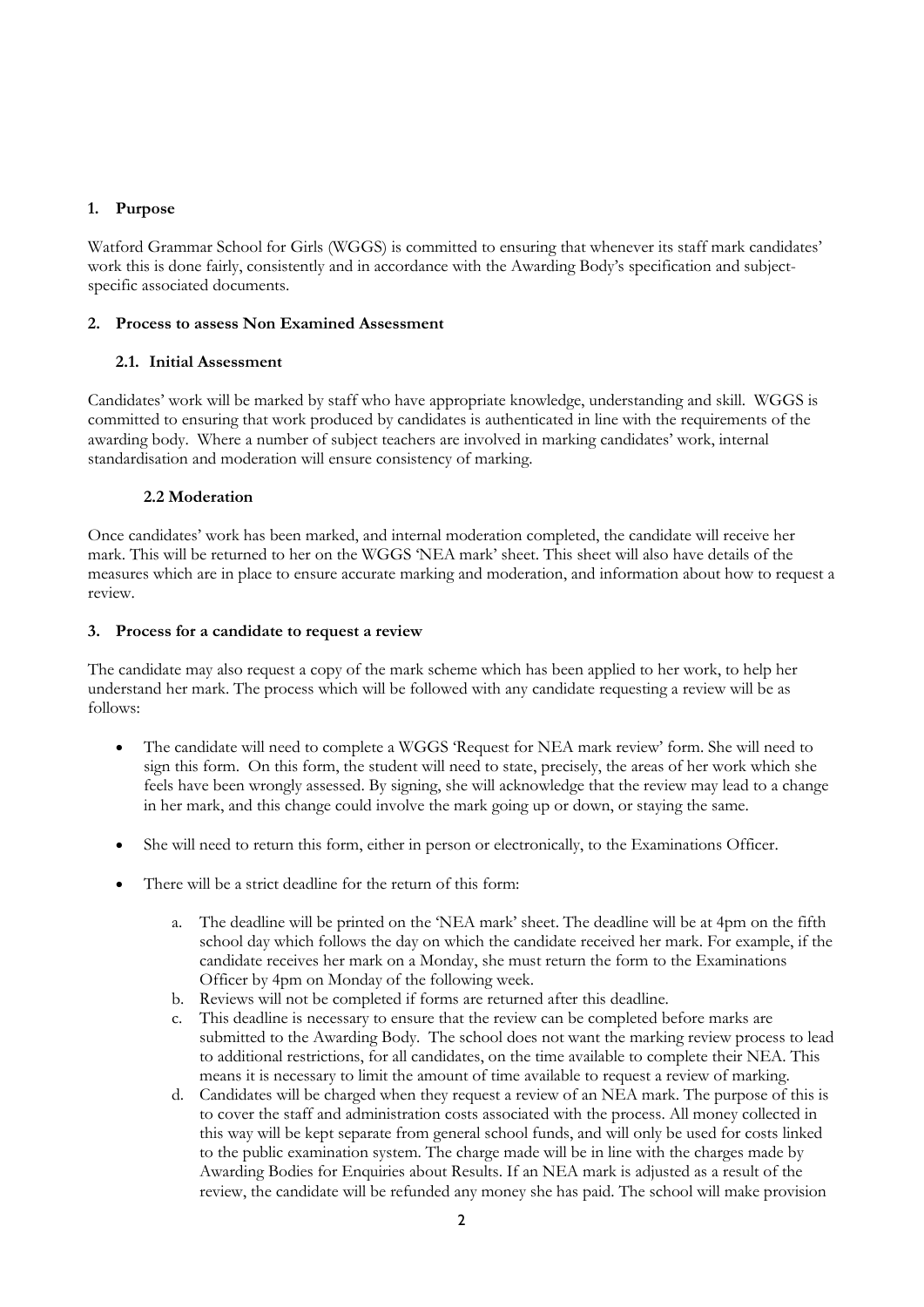to ensure that Pupil Premium students (and those KS5 students experiencing severe financial hardship) are able to request NEA reviews without payment.

- Once a 'Request for NEA mark review' form has been received, the Examinations Officer, in consultation with the Senior Leadership Team, will arrange for a review of the mark awarded to the NEA. The review will be conducted by an assessor who has appropriate competence, has had no previous involvement in the assessment of that candidate and has no personal interest in the review.
- When the review has been completed, the candidate will be informed in writing of its outcome.
- The outcome of the review of the centre's marking will be made known to the head of centre and will be logged as a complaint. A written record will be kept and made available to the Awarding Body upon request. Should the review of the centre's marking bring any irregularity in procedures to light, the Awarding Body will be informed immediately.

## **4. Timeline for review**

Students must submit NEA to their teachers by the internal deadline set by the teachers in order for the process outlined in this document to apply. The school cannot guarantee that it will be able to offer the a review of marks, as set out above, if work is submitted late.

## **5. Outcome of review**

After candidates' work has been internally assessed, it is moderated by the awarding body to ensure consistency in marking between centres. The moderation process may lead to mark changes. This process is outside the control of WGGS and is not covered by this procedure.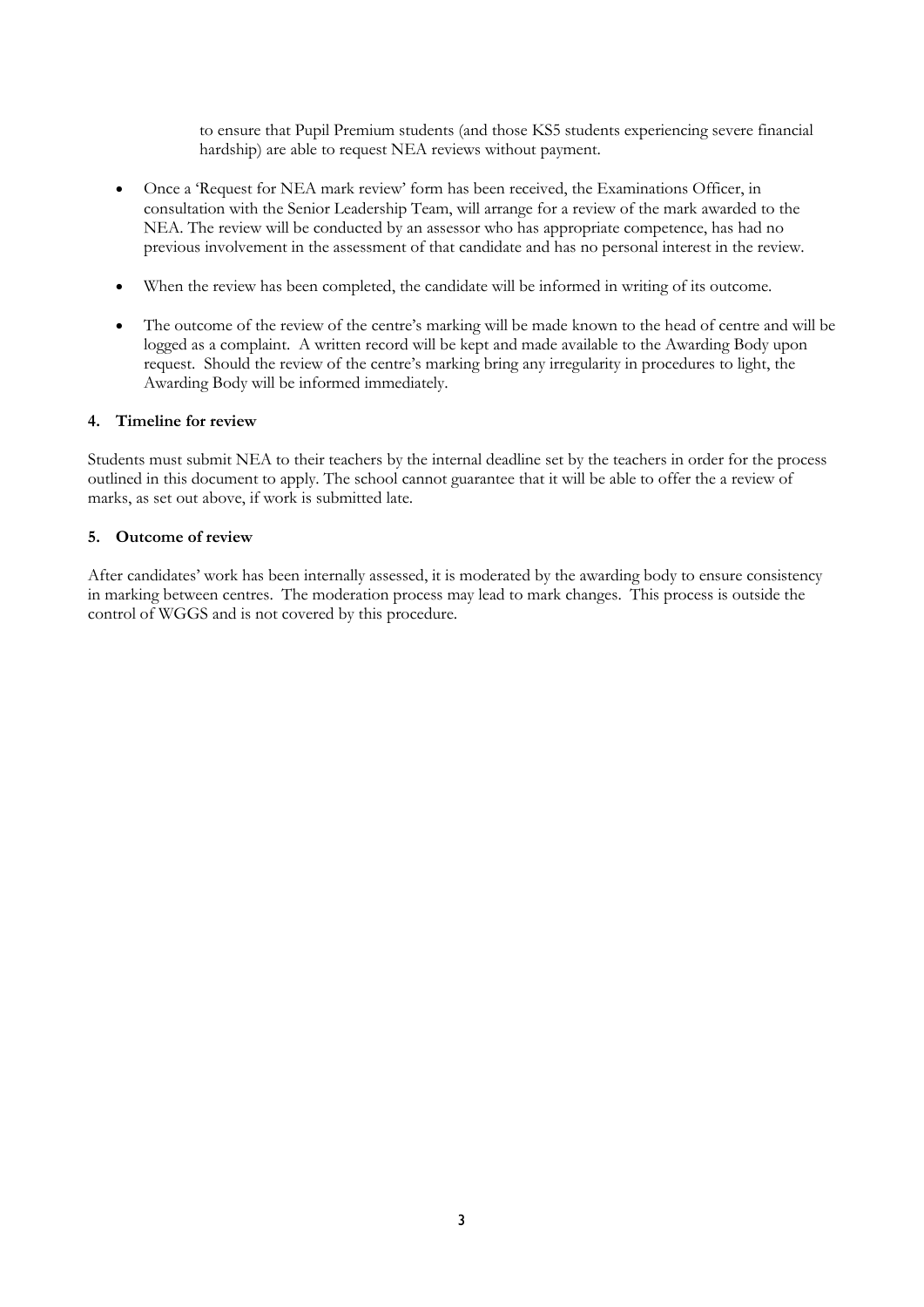## **Appendix one: NEA mark sheet**

## **NEA Mark**

Student:

Piece of work:

Mark awarded for the work:

## Understanding how your work has been assessed:

Your work has been assessed in school. You can be confident that the mark you have been awarded is accurate.

A rigorous process has been followed to ensure that your mark is the right one. In particular, the teachers marking this work:

- Have received guidance from the Awarding Body.
- Have followed detailed mark schemes.
- Have worked together to complete a moderation process. This means they have looked at examples of one another's marking, and ensured that work is being marked in a consistent way.

The Awarding Body will request a sample of the work which has been assessed in school, and ensure that this work is marked to the correct standard.

## Requesting a review of your mark:

If you feel your work has been incorrectly assessed, you may request a review of the mark. However, you should be able to identify why you feel this is necessary. The school is confident that your work is marked accurately.

If you wish to request a review, you must follow this process:

- You must think carefully about your work, and look closely at the mark scheme which has been used to assess it. You need to be able to state why you feel your work should have been awarded a higher mark.
- You must complete the NEA review form.
- **You must sign this and return it to Mrs King by**
- There is a charge for a review of the mark. This is  $f_{\text{XX}}$ . This is to cover the costs of completing the review. If you are experiencing financial hardship but wish to request a review of mark, speak to Mr Cowling or Mrs King in confidence.

If you do not meet the deadline, it may not be possible to review your work.